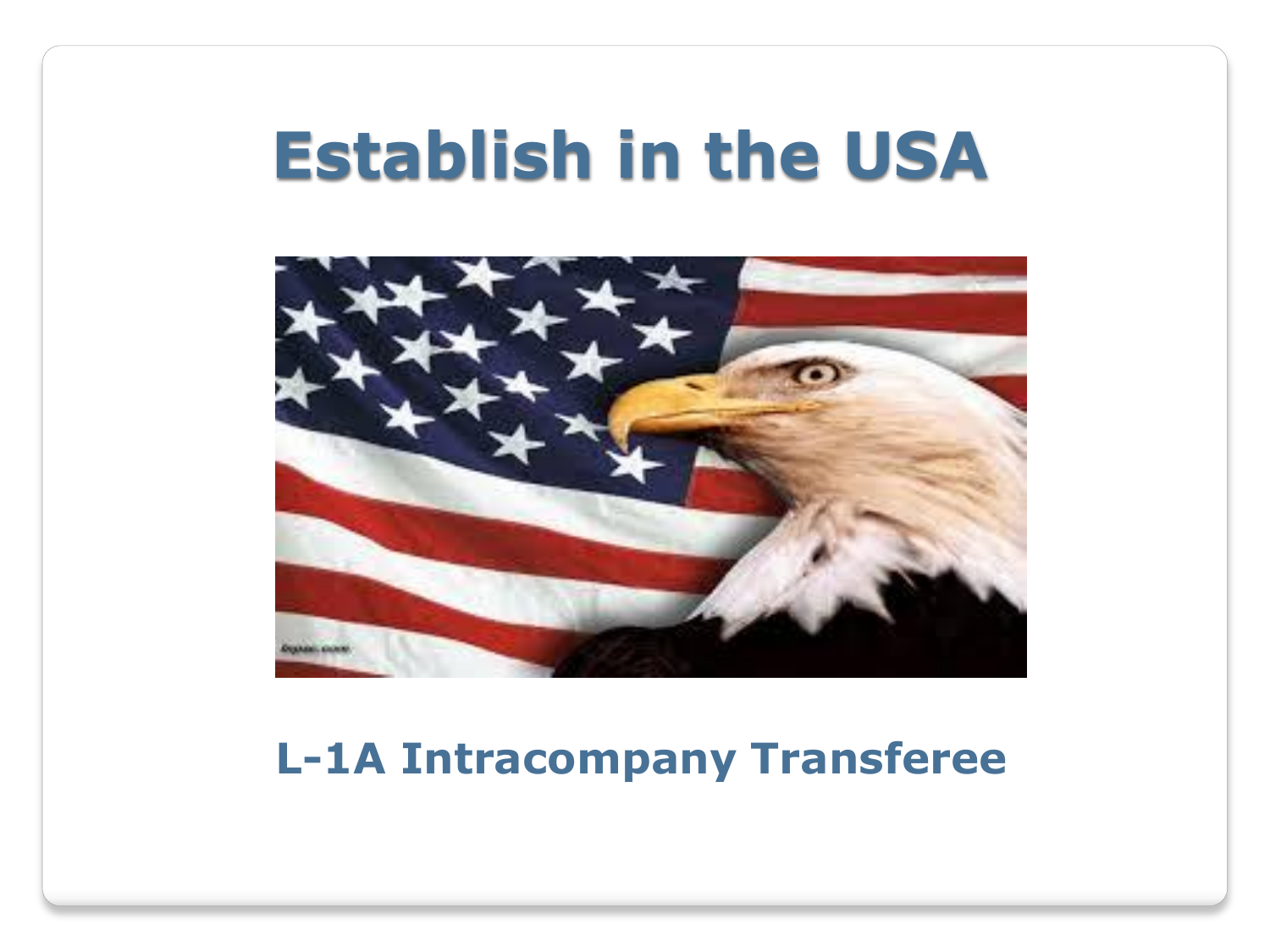# **What is L-1A**



- L-1A is nonimmigrant visa allow foreign company Executives or Managers to establish business presence into the United States for upto:
- $\cdot$  1+2+2+2 years for new company
- 3+2+2 years for established Co.
- It is also possible to apply for Greencard after one year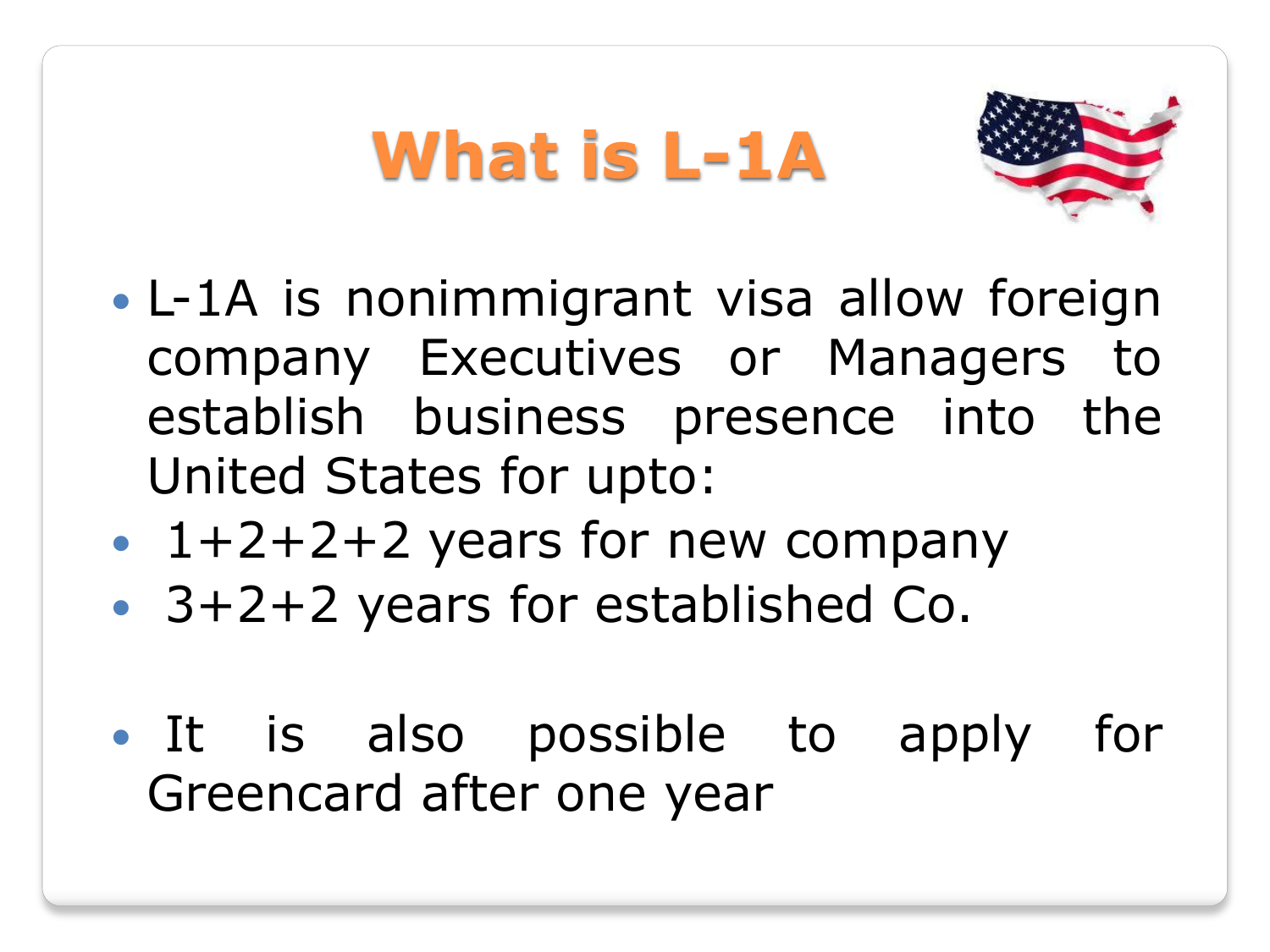#### **Who is considered as Executive and who is considered as Manager**

- Employee who is able to make decisions of wide latitude without much oversight.
- Who supervise and control the work of professional employees and to manage the organization, or a department, subdivision, function, or component of the organization. It may also refer to the employee's ability to manage an essential function of the organization at a high level, without direct supervision of others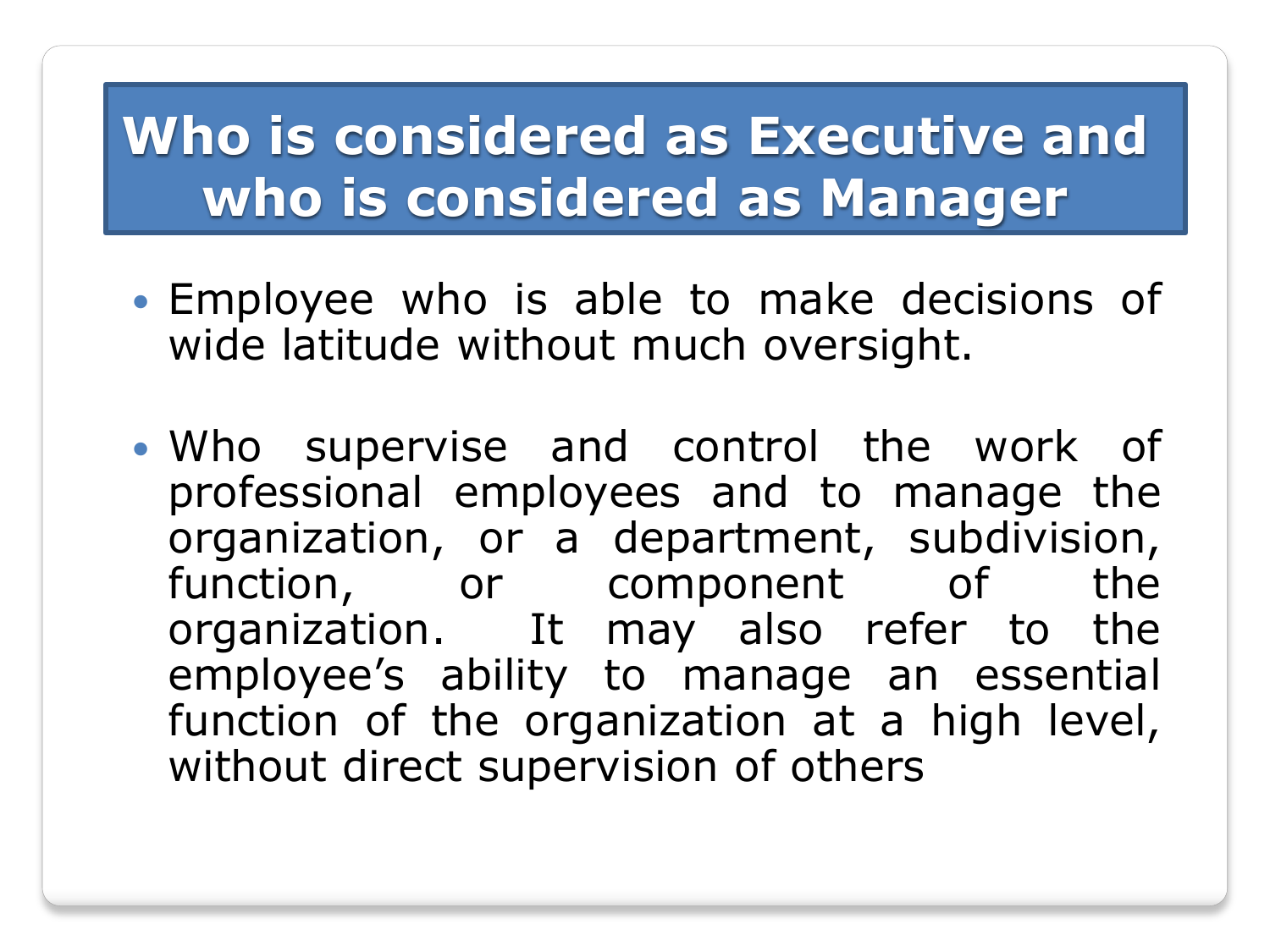#### **What qualification do I have to have?**



- Must have worked for foreign affiliated company for at least 1 continuous year out of last 3 years in Executive or Managerial capacity
- The above should be backed by educational and other related experience certificates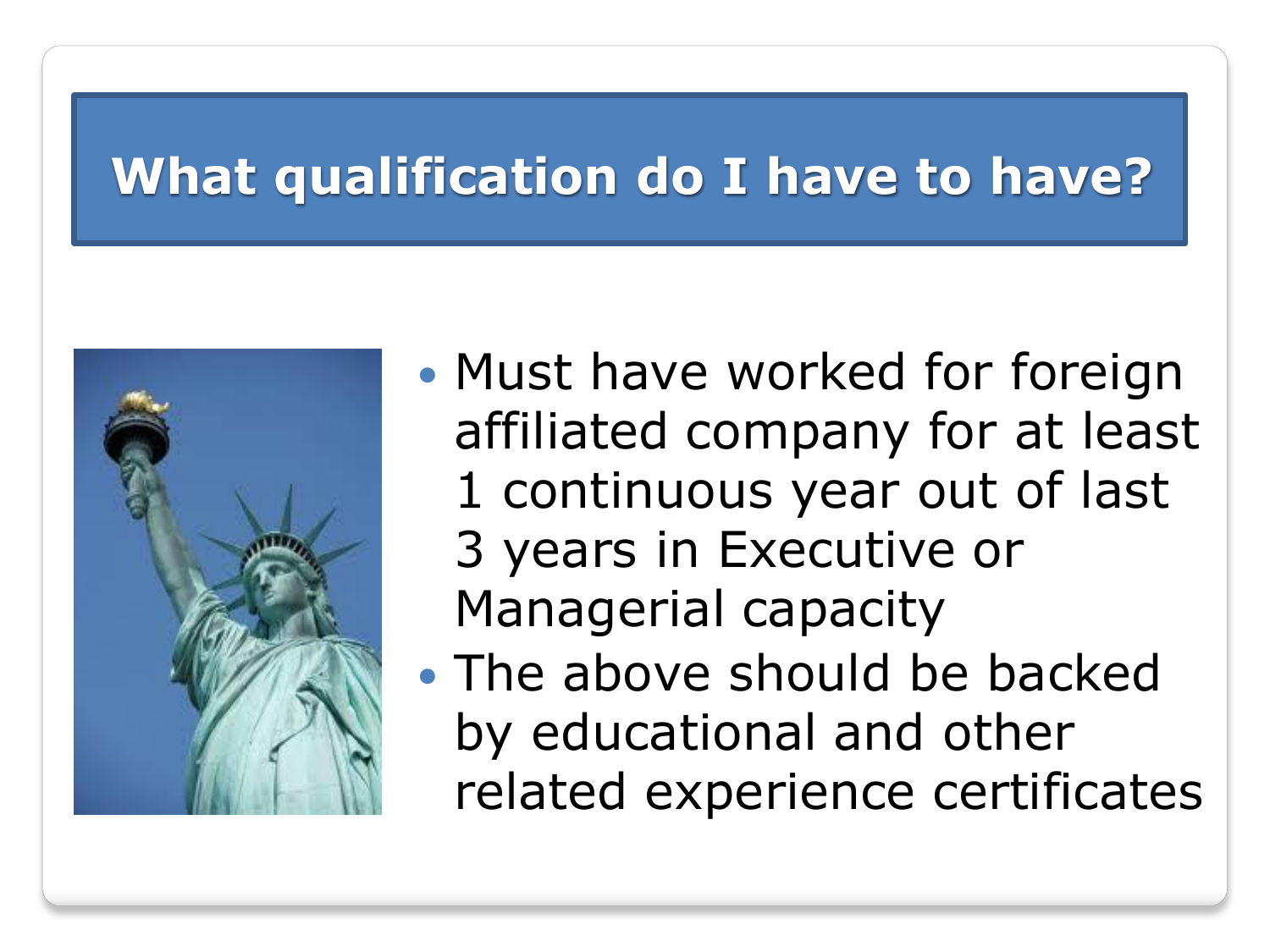#### **What about my spouse and children?**



- Spouse and unmarried children under age 21 can get L-2 visa for the same duration as yours.
- Spouse can get permission to work any where she wants to work.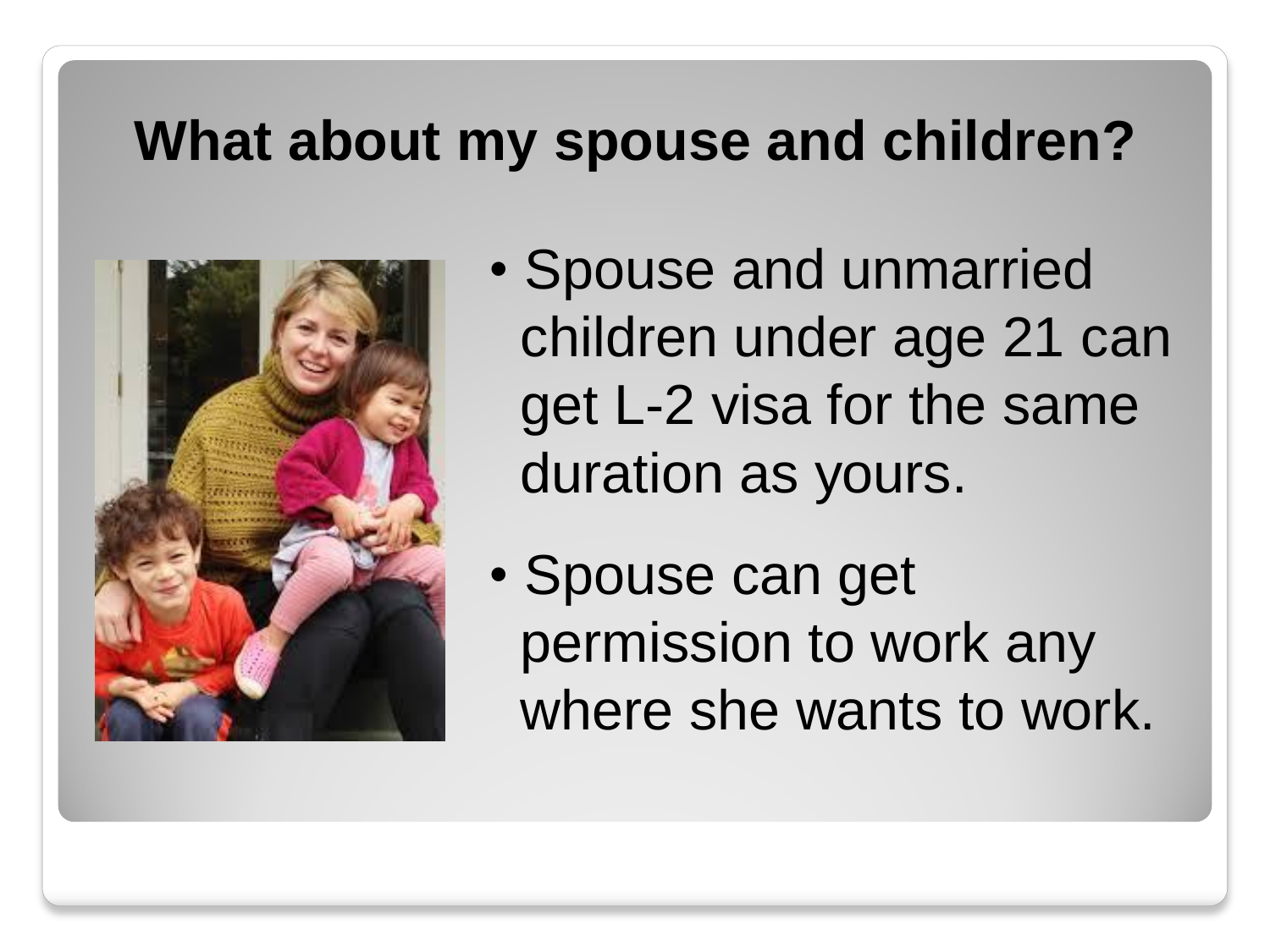### **How much money has to be invested?**

- There is no set criteria but usually over \$100,000 (the money should have trail leading to the foreign company)
- Should create up to 5 full time employment
- There is no limit as to where you can invest